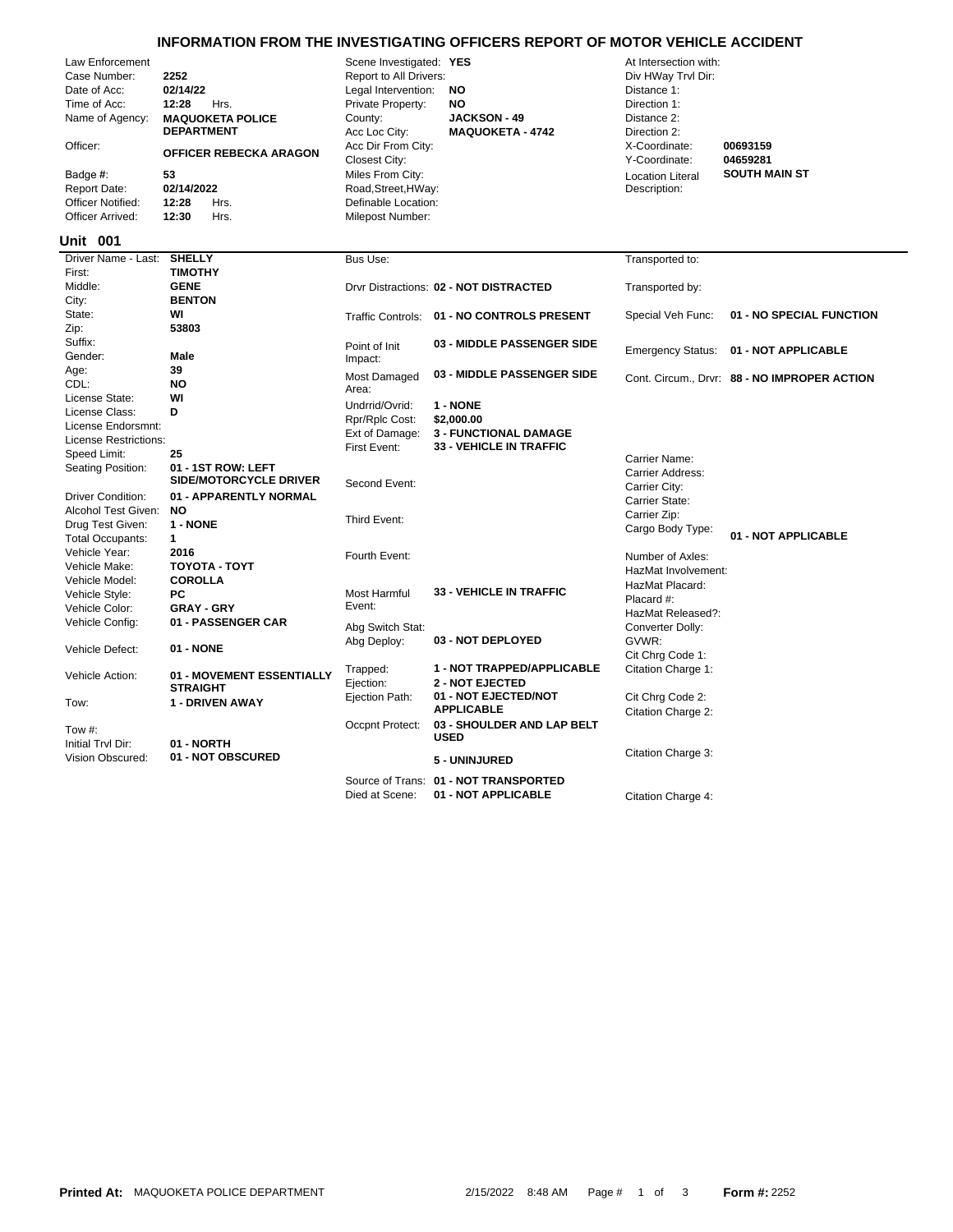## **002 Unit**

| UIIIL VUZ                |                               |                  |                                   |                     |                                         |
|--------------------------|-------------------------------|------------------|-----------------------------------|---------------------|-----------------------------------------|
| Driver Name - Last:      | <b>HARTMANN</b>               | Bus Use:         |                                   | Transported to:     |                                         |
| First:                   | <b>AVA</b>                    |                  |                                   |                     |                                         |
| Middle:                  | <b>LUCILLE</b>                |                  | Drvr Distractions: 99 - UNKNOWN   | Transported by:     |                                         |
| City:                    | <b>MAQUOKETA</b>              |                  |                                   |                     |                                         |
| State:                   | ΙA                            |                  | Traffic Controls: 04 - STOP SIGNS | Special Veh Func:   | 01 - NO SPECIAL FUNCTION                |
| Zip:                     | 52060-0000                    |                  |                                   |                     |                                         |
| Suffix:                  |                               | Point of Init    | <b>12 - FRONT MIDDLE</b>          |                     | Emergency Status: 01 - NOT APPLICABLE   |
| Gender:                  | Female                        | Impact:          |                                   |                     |                                         |
| Age:                     | 17                            | Most Damaged     | <b>12 - FRONT MIDDLE</b>          |                     |                                         |
| CDL:                     | <b>NO</b>                     | Area:            |                                   |                     | Cont. Circum., Drvr: 02 - RAN STOP SIGN |
| License State:           | ΙA                            | Undrrid/Ovrid:   | 1 - NONE                          |                     |                                         |
| License Class:           | C                             | Rpr/Rplc Cost:   | \$2,000.00                        |                     |                                         |
| License Endorsmnt:       |                               | Ext of Damage:   | <b>4 - DISABLING DAMAGE</b>       |                     |                                         |
| License Restrictions: Y  |                               | First Event:     | <b>33 - VEHICLE IN TRAFFIC</b>    |                     |                                         |
| Speed Limit:             | 25                            |                  |                                   | Carrier Name:       |                                         |
| Seating Position:        | 01 - 1ST ROW: LEFT            |                  |                                   | Carrier Address:    |                                         |
|                          | <b>SIDE/MOTORCYCLE DRIVER</b> | Second Event:    |                                   | Carrier City:       |                                         |
| <b>Driver Condition:</b> | 01 - APPARENTLY NORMAL        |                  |                                   | Carrier State:      |                                         |
| Alcohol Test Given:      | <b>NO</b>                     |                  |                                   | Carrier Zip:        |                                         |
| Drug Test Given:         | 1 - NONE                      | Third Event:     |                                   | Cargo Body Type:    |                                         |
| <b>Total Occupants:</b>  | $\mathbf{2}$                  |                  |                                   |                     | 01 - NOT APPLICABLE                     |
| Vehicle Year:            | 2008                          | Fourth Event:    |                                   | Number of Axles:    |                                         |
| Vehicle Make:            | <b>FORD - FORD</b>            |                  |                                   | HazMat Involvement: |                                         |
| Vehicle Model:           | <b>FUS</b>                    |                  |                                   | HazMat Placard:     |                                         |
| Vehicle Style:           | 4D                            | Most Harmful     | <b>33 - VEHICLE IN TRAFFIC</b>    | Placard #:          |                                         |
| Vehicle Color:           | <b>WHITE - WHI</b>            | Event:           |                                   | HazMat Released?:   |                                         |
| Vehicle Config:          | 01 - PASSENGER CAR            | Abg Switch Stat: |                                   | Converter Dolly:    |                                         |
|                          |                               | Abg Deploy:      | 03 - NOT DEPLOYED                 | GVWR:               |                                         |
| Vehicle Defect:          | 01 - NONE                     |                  |                                   | Cit Chrg Code 1:    |                                         |
|                          |                               | Trapped:         | 1 - NOT TRAPPED/APPLICABLE        | Citation Charge 1:  |                                         |
| Vehicle Action:          | 01 - MOVEMENT ESSENTIALLY     | Ejection:        | <b>2 - NOT EJECTED</b>            |                     |                                         |
|                          | <b>STRAIGHT</b>               | Ejection Path:   | 01 - NOT EJECTED/NOT              | Cit Chrq Code 2:    |                                         |
| Tow:                     | 3 - DISABLED - OFFICER        |                  | <b>APPLICABLE</b>                 | Citation Charge 2:  |                                         |
|                          | <b>ARRANGED</b>               | Occpnt Protect:  | 03 - SHOULDER AND LAP BELT        |                     |                                         |
| Tow #:                   | 22-00022                      |                  | <b>USED</b>                       |                     |                                         |
| Initial Tryl Dir:        | 04 - WEST                     |                  |                                   | Citation Charge 3:  |                                         |
| Vision Obscured:         | 99 - UNKNOWN                  |                  | 5 - UNINJURED                     |                     |                                         |
|                          |                               | Source of Trans: | 01 - NOT TRANSPORTED              |                     |                                         |
|                          |                               | Died at Scene:   | 01 - NOT APPLICABLE               | Citation Charge 4:  |                                         |
|                          |                               |                  |                                   |                     |                                         |

## **Accident Environment**

| First Harmful Event Loc:                      | 01 - ON ROADWAY                | <b>Roadway Characteristics</b>    |                                                     |  |
|-----------------------------------------------|--------------------------------|-----------------------------------|-----------------------------------------------------|--|
| Manner of Crash/Collision:                    | 05 - BROADSIDE (FRONT TO SIDE) | Environment:                      | 01 - NONE APPARENT                                  |  |
| Light Conditions:                             | <b>1 - DAYLIGHT</b>            | Roadway:                          | 01 - NONE APPARENT                                  |  |
| <b>Weather Conditions:</b>                    | 01 - CLEAR                     |                                   |                                                     |  |
|                                               |                                | Type of Road Junc/Feat:           | <b>12 - FOUR-WAY INTERSECTION</b>                   |  |
| Surface Conditions:                           | $01 - DRY$                     |                                   |                                                     |  |
|                                               |                                | FRA No.:<br>Horizontal Alignment: |                                                     |  |
| Workzone Related:<br>Activity:                | <b>NO</b>                      | <b>Vertical Alignment:</b>        |                                                     |  |
| Location:<br>Type:<br><b>Workers Present:</b> |                                |                                   | First Harmful Evt of Crash: 33 - VEHICLE IN TRAFFIC |  |
| Narrativa                                     |                                |                                   |                                                     |  |

## **Narrative**

Unit 1 was traveling North on South Main St. Unit 2 was traveling West on Summit ST. Unit 2 made contact with the side of unit 1 causing damage to the passenger side of unit 1 and the front of unit 2.